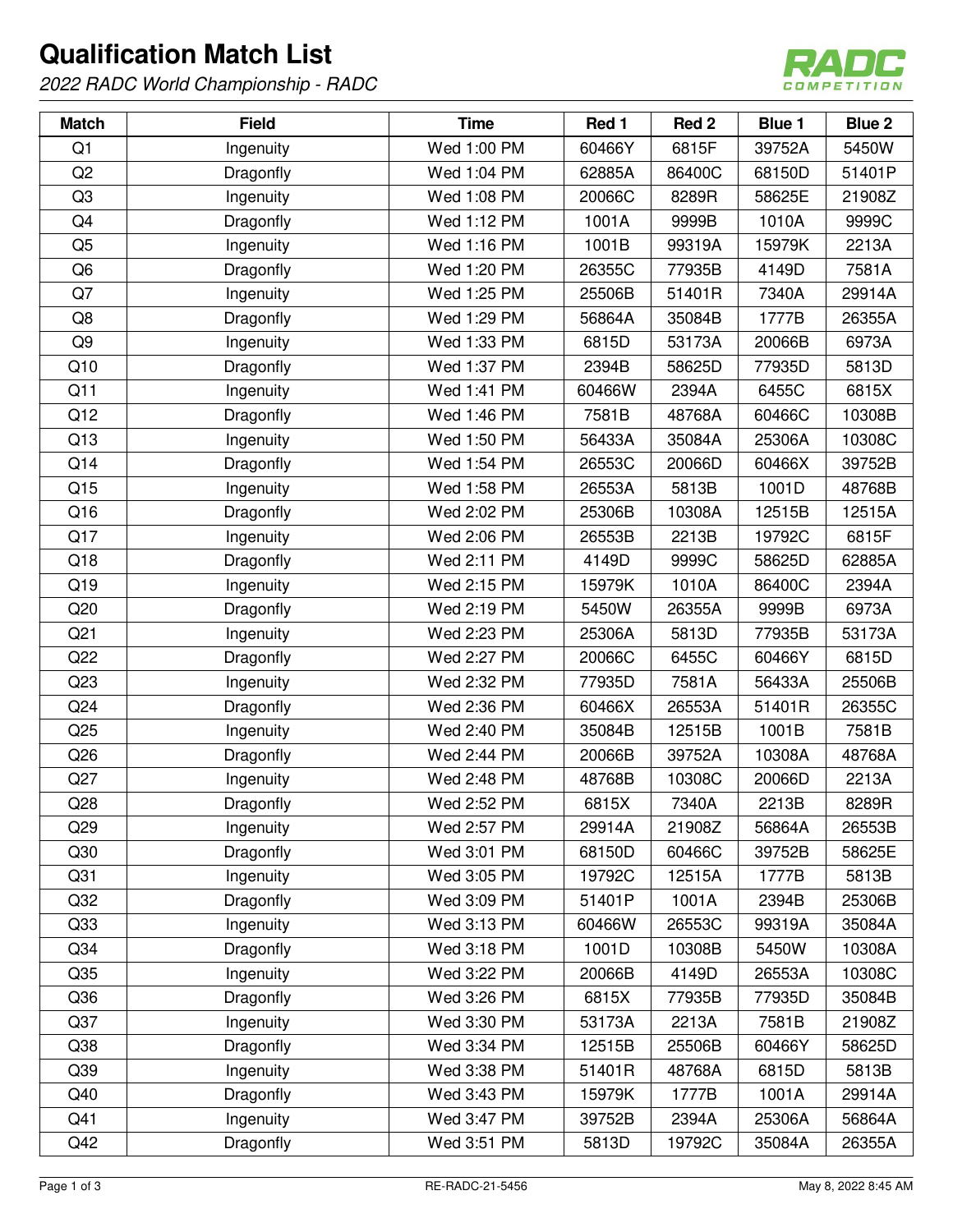## **Qualification Match List**

2022 RADC World Championship - RADC



| <b>Match</b>    | <b>Field</b> | <b>Time</b>  | Red 1  | Red 2  | <b>Blue 1</b> | <b>Blue 2</b> |
|-----------------|--------------|--------------|--------|--------|---------------|---------------|
| Q43             | Ingenuity    | Wed 3:55 PM  | 9999C  | 6815F  | 86400C        | 26355C        |
| Q44             | Dragonfly    | Wed 3:59 PM  | 58625E | 2213B  | 26553C        | 1010A         |
| Q45             | Ingenuity    | Wed 4:04 PM  | 48768B | 7340A  | 1001B         | 68150D        |
| Q46             | Dragonfly    | Wed 4:08 PM  | 25306B | 60466X | 20066C        | 99319A        |
| Q47             | Ingenuity    | Wed 4:12 PM  | 7581A  | 62885A | 12515A        | 6455C         |
| Q48             | Dragonfly    | Wed 4:16 PM  | 9999B  | 8289R  | 2394B         | 60466W        |
| Q49             | Ingenuity    | Wed 4:20 PM  | 26553B | 6973A  | 60466C        | 1001D         |
| Q50             | Dragonfly    | Wed 4:24 PM  | 51401P | 39752A | 10308B        | 56433A        |
| Q51             | Ingenuity    | Wed 4:29 PM  | 20066D | 56864A | 53173A        | 1001A         |
| Q52             | Dragonfly    | Thu 10:00 AM | 25306A | 6815D  | 4149D         | 19792C        |
| Q53             | Ingenuity    | Thu 10:04 AM | 10308C | 21908Z | 15979K        | 6815X         |
| Q54             | Dragonfly    | Thu 10:08 AM | 1001B  | 5450W  | 5813D         | 60466X        |
| Q55             | Ingenuity    | Thu 10:12 AM | 39752B | 7581B  | 48768B        | 77935B        |
| Q56             | Dragonfly    | Thu 10:16 AM | 1010A  | 68150D | 25506B        | 10308A        |
| Q57             | Ingenuity    | Thu 10:20 AM | 26355C | 1001D  | 12515B        | 6455C         |
| Q58             | Dragonfly    | Thu 10:24 AM | 60466Y | 10308B | 7340A         | 99319A        |
| Q59             | Ingenuity    | Thu 10:28 AM | 1777B  | 35084A | 51401R        | 39752A        |
| Q60             | Dragonfly    | Thu 10:32 AM | 77935D | 6815F  | 51401P        | 26553A        |
| Q61             | Ingenuity    | Thu 10:36 AM | 2213A  | 20066B | 8289R         | 35084B        |
| Q62             | Dragonfly    | Thu 10:40 AM | 26355A | 60466C | 26553C        | 29914A        |
| Q63             | Ingenuity    | Thu 10:44 AM | 20066D | 86400C | 7581A         | 60466W        |
| Q64             | Dragonfly    | Thu 10:48 AM | 5813B  | 58625D | 2394A         | 2213B         |
| Q65             | Ingenuity    | Thu 10:52 AM | 6973A  | 62885A | 48768A        | 25306B        |
| Q66             | Dragonfly    | Thu 10:56 AM | 12515A | 26553B | 20066C        | 9999B         |
| Q67             | Ingenuity    | Thu 11:00 AM | 58625E | 56433A | 2394B         | 9999C         |
| Q <sub>68</sub> | Dragonfly    | Thu 11:04 AM | 56864A | 4149D  | 1001B         | 25506B        |
| Q69             | Ingenuity    | Thu 11:08 AM | 10308C | 7340A  | 6815F         | 77935B        |
| Q70             | Dragonfly    | Thu 11:12 AM | 5813D  | 26553C | 1001A         | 7581B         |
| Q71             | Ingenuity    | Thu 11:16 AM | 7581A  | 1001D  | 53173A        | 35084B        |
| Q72             | Dragonfly    | Thu 11:20 AM | 60466C | 58625D | 15979K        | 39752A        |
| Q73             | Ingenuity    | Thu 11:24 AM | 29914A | 26355C | 60466W        | 60466Y        |
| Q74             | Dragonfly    | Thu 11:28 AM | 39752B | 10308A | 6815X         | 35084A        |
| Q75             | Ingenuity    | Thu 11:32 AM | 68150D | 2394A  | 9999C         | 20066C        |
| Q76             | Dragonfly    | Thu 11:36 AM | 5450W  | 77935D | 8289R         | 12515A        |
| Q77             | Ingenuity    | Thu 11:40 AM | 26553A | 56433A | 2213A         | 19792C        |
| Q78             | Dragonfly    | Thu 11:44 AM | 60466X | 1010A  | 5813B         | 6973A         |
| Q79             | Ingenuity    | Thu 11:48 AM | 26355A | 48768B | 20066B        | 25306B        |
| Q80             | Dragonfly    | Thu 11:52 AM | 6455C  | 58625E | 26553B        | 51401R        |
| Q81             | Ingenuity    | Thu 11:56 AM | 6815D  | 10308B | 21908Z        | 86400C        |
| Q82             | Dragonfly    | Thu 1:00 PM  | 9999B  | 48768A | 12515B        | 25306A        |
| Q83             | Ingenuity    | Thu 1:04 PM  | 2394B  | 1777B  | 62885A        | 20066D        |
| Q84             | Dragonfly    | Thu 1:08 PM  | 99319A | 51401P | 2213B         | 10308C        |